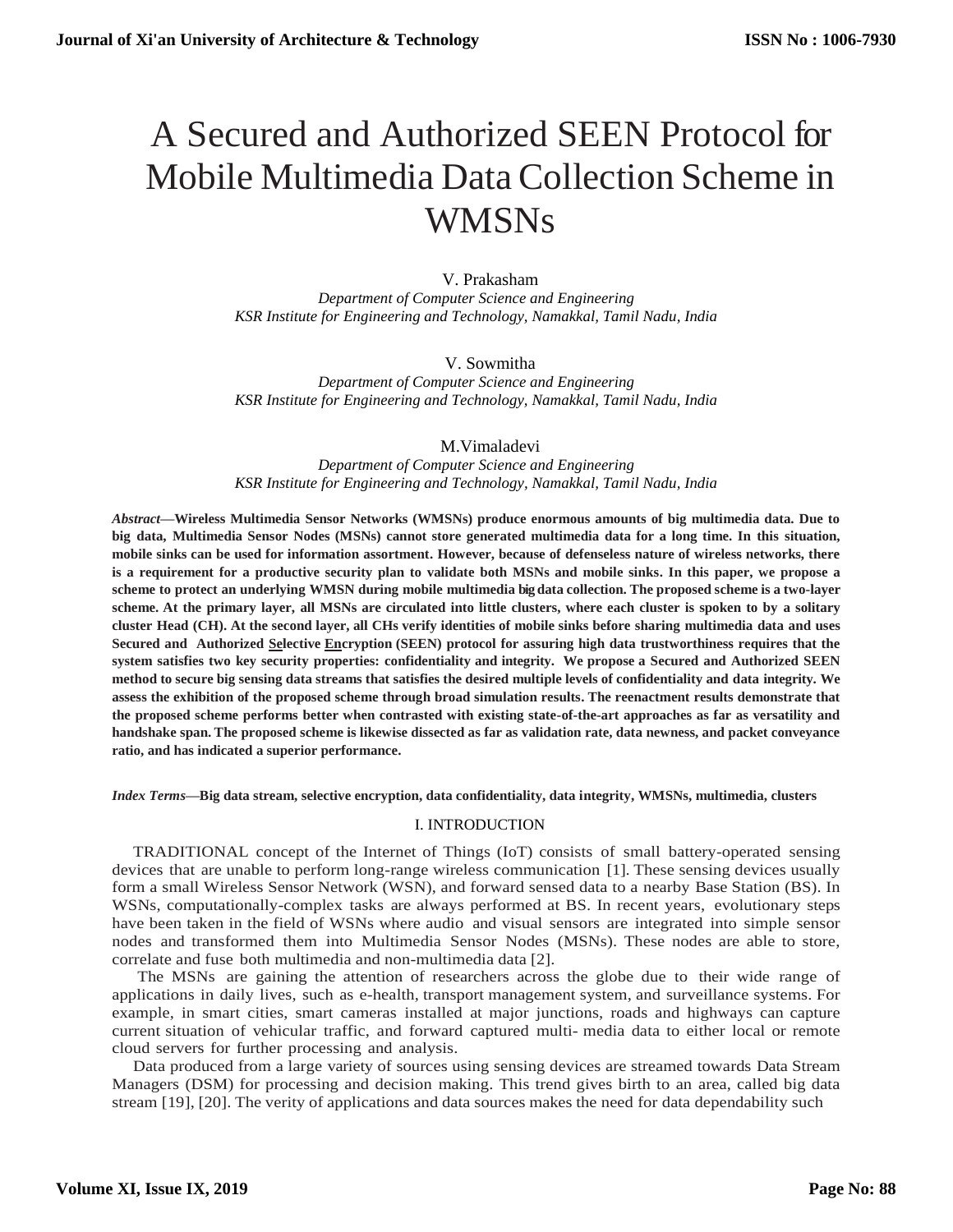that only trustworthy and dependable information is considered for decision making processes. Data security (i.e., more specifically ensuring data integrity and confidentiality) is an efficient and effective procedure to assure data trustworthiness/ dependability, since DSM processes the data streams in near real time and performs the data analytics; the appropriate actions are performed based on the results from the analytics. It is thus important that data trustworthiness is assured during the lifecycle of big data stream processing.

There are different security requirements for different emerging critical applications. Let's consider some applications such as disaster management, terrestrial monitoring, military monitoring, healthcare, cyber physical infrastructure systems, SCADA etc. that are the sources for big data streams [5], [19], [20]. Some applications, including terrestrial monitoring and disaster management, need data integrity so that the system has high confidence in the detected events from stream data processing; confidentiality is not that importantinsuchapplications[4],[6],[8].

#### II. LITERATURE REVIEW

In [5], various user authentication schemes designed for WSNs were reviewed. In this survey, the WSNs in unattended environments are targeted and secure and dependable user authentication mechanisms are analyzed for future research proposals, challenges, and applications. In [6], a study on an adaptive security design for malicious node detection in cluster-based sensor networks was presented. In this study, adaptive security modules are analyzed to improve a secure communication in cluster-based WSNs by protecting them from external malicious nodes using various authentication schemes.

In [7], a cluster-based node authentication scheme was pro- posed for WMSNs. In this plan, clusters are framed utilizing a lightweight mutual authentication mechanism among MSNs and CHs. In [8], a geographic secured routing mechanism was used to authenticate nodes and messages in WMSNs. In this mechanism, a Protected Hash Algorithm v3 (SHA-3) is utilized to limit computational multifaceted nature for authentication purposes. In [9], a user friendly hybrid authentication scheme was proposed for WSNs. In this scheme, mutual authentication and key understanding plans are consolidated utilizing tumultuous maps to limit computational multifaceted nature and ensure client anonymity and mystery passwords. In [10], a compressive sensing based approach for a secure data collection in WSNs was proposed. In this approach, asymmetric semihomomorphic encryption is used to ensure the privacy during data collection, and a sparse compressive matrix is used to reduce computational costs.

In 2005, Stonebraker et al. [11] initially highlighted the eight requirements of real time stream processing which makes stream processing research more challenging and different to batch processing. In 2009, Nehme et al. [12] proposed spotlight architecture to highlight the need for security in data streams and differentiate the security requirements of data (called *data security punctuations*) and query side security policies (called *query security punctuations*). There are a large number of security solutions proposed in the literature to protect data confidentiality and integrity by applying asymmetric and symmetric cryptography solutions [12], [13], [14], [15].In this section, we describe relevant work related to our research under the following three areas: stream processing, data stream security, and security solutions for data confidentiality and integrity.

The main contributions of the paper can be summarized as follows:

●We have developed and designed a novel Secured and Authorized Selective Encryption method (SEEN) to secure and maintain confidentiality of big sensing data streams according to different data sensitivity levels. Our method is based on common shared keys and is initialized and updated by a DSM without requiring retransmission.

●Our proposed model adopts different keys for the three levels of data confidentiality (i.e., no confidentiality, partial confidentiality and strong confidentiality) based on the data sensitivity levels. This model ensures the end-to-end security by protecting data from source device to cloud processinglayer.

#### III. SECURED AND AUTHORIZED SEEN PROTOCOL

In this section, we explain our proposed Secured and Authorized SEEN Protocol for mobile multimedia data collection. A block diagram depicts the operational mechanism of our proposed Secured and Authorized SEEN Protocol is shown in Figure 1. Our proposed Secured and Authorized SEEN Protocol is divided in two layers, i.e., device and mobile sink layers. Clusters are formed at the device layer using a lightweight handshaking mechanism while data is collected from CHs through mobile sinks at the mobile sink layer.

#### *3.1 Secure Cluster Formation*

This phase is divided in two sub-phases, i.e., an election of CHs and a mutual authentication between MSNs and CHs. The CH election is a token-based approach which enables MSNs with highest energy levels to become the CHs. Remaining nodes joins CHs to form clusters and forward data to the elected CHs.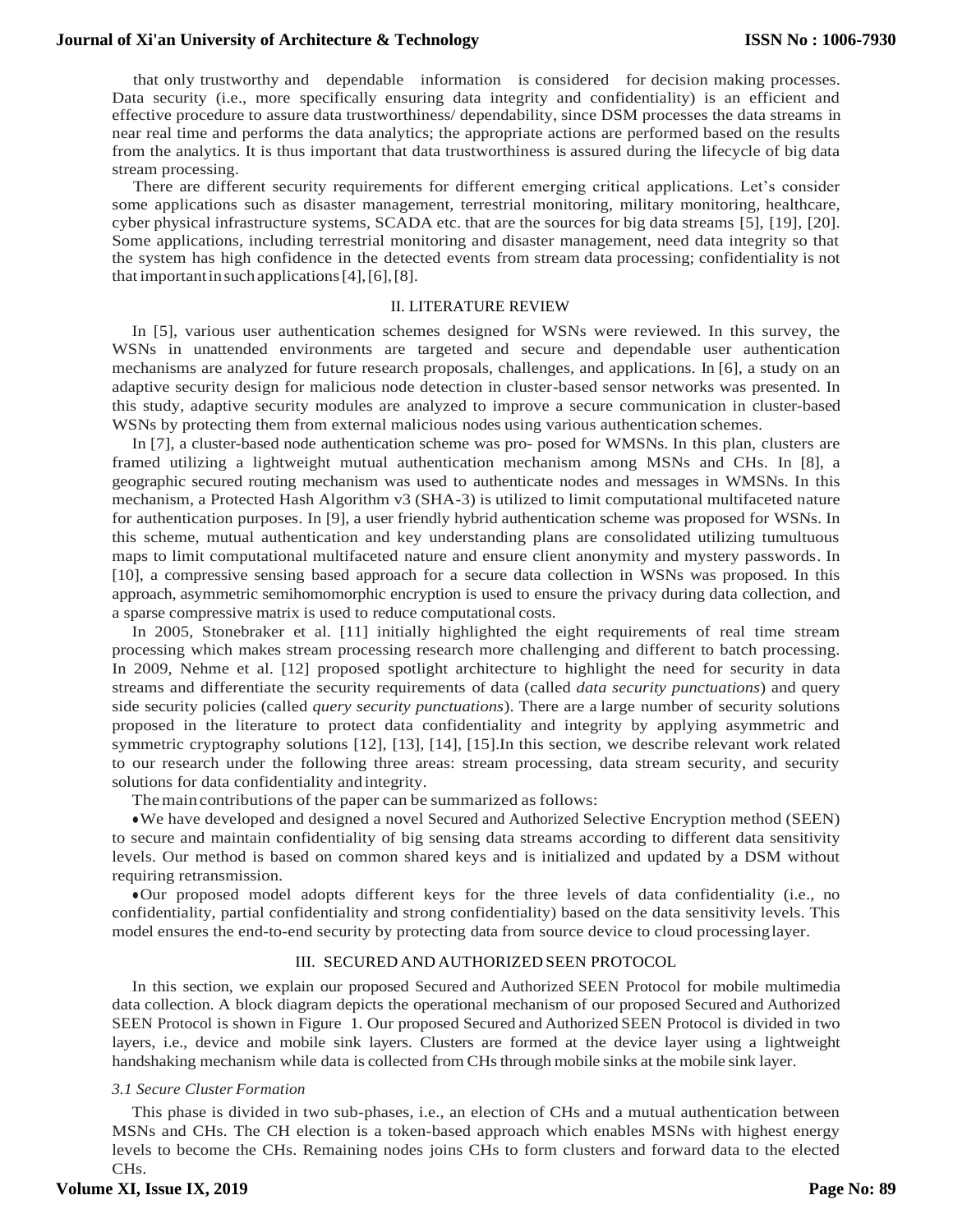

Figure 1:Operational mechanism of Secured and Authorized Selective Encryption (SEEN) protocol

### *3.2 CH Election*

In our proposed secured and authorized SEEN protocol, a WMSN consists of 500 randomly deployed MSNs. The MSNs with minimum energy levels become members in a cluster while remaining nodes become CHs. The elected CHs are responsible for authentication of member nodes and receiving and forwarding of data to a BS. Each MSN possesses a *Z* and a t. The t is used to exchange control packets i.e., nomination packets (i.e., *p*) and acknowledgment packets (i.e., *ACK*), between the CHs and BS. On the other hand, the *Z* is used to perform mutual authentication inside clusters between the MSNs and CHs.

In the beginning of each simulation round, each  $a_i$  sends a  $p_i$  to BS. Each  $p_i$  contains a's ID (i.e., *i*), secret (i.e.,  $Z_i$ ), and residual energy (i.e.,  $a_e$ ). Upon receiving a  $p_i$ , the BS extracts *i* and  $a_e$  from  $p$  and computes an average energy threshold (i.e., *E*) by using the following equation.

$$
E\mathcal{V}_4 \frac{\mathbf{a}_e}{\sum_{i\neq 1}^{N} N}.
$$

where *N* represents the total number of MSNs in the WMSN. An a*<sup>i</sup>* having energy equal or greater than *E*  is considered eligible to be elected as a CH. An exception may occur at the start of each simulation round when all MSNs have almost the same energy levels. In this case, the election of a CH is based on minor differences in energy values and can go up to four decimal digits. In upcoming simulation rounds, it is possible to have more than one nominee for a CH role. In this case, a CH is selected based on the following rules.a*<sup>e</sup>* should be equal to or greater than*E*. Node a*<sup>i</sup>* is not elected as a CH in past simulation rounds. In the case of same energy levels, nominees in the same geographical location are evaluated based on their previous history of the election.

## *3.3 Mutual Authentication*

In this paper, we propose a Secured and Authorized Selective Encryption method for big data stream which is furnished with key renewability and makes a tradeoff among security, performance and resource utilization. This security method's salient features are as follows:

- Efficient key broadcasting without retransmission;
- Ability to recover the lost keys with a proper detection;
- Seamless key refreshment without interrupting the data streams; and
- Maintain the data confidentiality based on the data sensitivity level.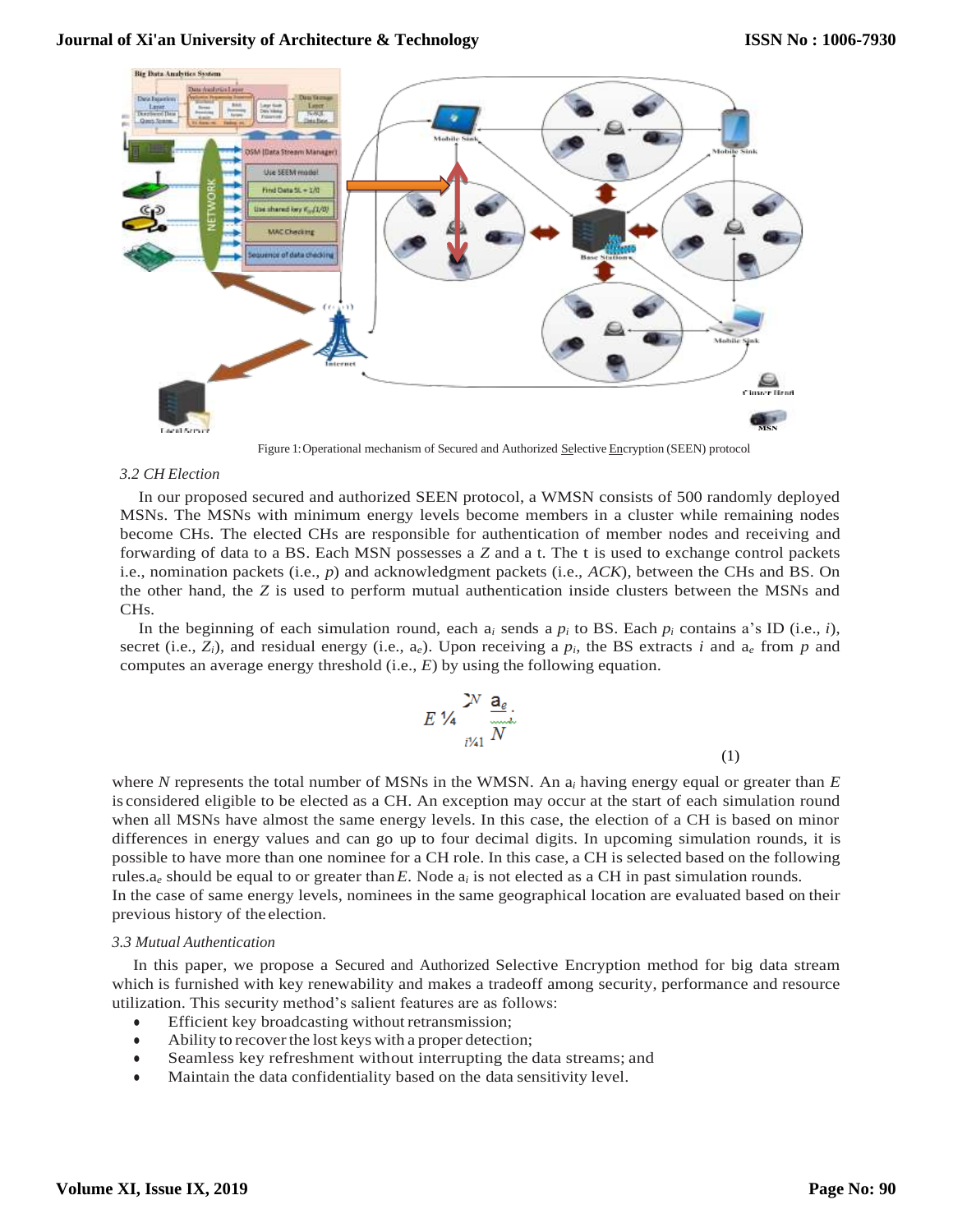## *3.3.1 Initial SystemSetup*

We follow the symmetric key method for the initial system setup because of the limited resource availability at the source sensors [11] as shown in Figure 2. In symmetric key encryption, hashing function need 5.9 mJ and encryption techniques 1.62 mJ whereas in an asymmetric key, RSA-1024 needs 304 mJ to sign and 11.9 mJ to verify and ECDSA-160 needs 22.82 mJ to sign and 45 mJ for verification [11].



Figure 2.: Initial authentication methods with 4 step process

## *3.3.2 Re-Keying*

After this initial key setup phase, the DSM shares the shared secret key with sensors for encryption. For the rekeying process, we follow a LiSP protocol [12] and modify it to make SEEN more data centric instead of communication centric. SEEN uses a key server (KS) at the DSM, that manages the security keys for both strong and weak encryption. We use 128 bit symmetric shared key for strong encryption and 64-bit symmetric key for weak encryption. Shared keys from KS are always chosen to perform the rekeying operation. Along with the shared key, individual sensors are able to perform the hash function as shown in Figure 3.

In order to make the system more secure, the shared key distribution for rekeying must be secure and fault tolerant; where "secure" means to maintain the confidentiality and authenticity and "fault tolerant" implies the capacity to restore the lost shared key  $(K_{SH})$ . In our SEEN method, we always use two kinds of control packets i.e., *UpdateKey* and *RequestKey*. *UpdateKey* is for periodically updating the shared key used by DSM, whereas *RequestKey* is used by sensors when they missed the shared key during the rekeying process.

|  |  | Algorithm 1. Rekeying process |  |
|--|--|-------------------------------|--|
|--|--|-------------------------------|--|

| $t - time$ to rekeying                                                                                                                                 |
|--------------------------------------------------------------------------------------------------------------------------------------------------------|
| $t^{\prime}$ – time to DSM starting the shared key distribution                                                                                        |
| $dt$ – small time before $t$ expires                                                                                                                   |
| 1. At time t: the DSM broadcasts (UpdateKey)<br>UpdateKey, ExsubKsH 61Pk KsH 60PP                                                                      |
| 2. Sensors use the current shared key $(E_{KSH})$ to get the next<br>shared key<br>DESHOKSHOID K KSH 00DD                                              |
| 3. At time dt: If any sensor does not have the next shared key<br>Sensors unicasts to DSM (RequestKey)<br>RequestKey $\sum$ ExsHOSI $k$ $t$ $\dot{t}$  |
| 4. After authentication, the DSM unicasts (UpdateKey)<br>$UpdateKey$ ) $E_{XSH}$ $\Delta K_{SH}$ $\Delta 1$ $\Delta K_{SH}$ $\Delta 0$ $\Delta \Delta$ |

Figure 3: Algorithm for Re-keying process

## *3.3.3 New Node Authentication*

Joining new nodes to the network is a common property of sensor networks. We assume that the source node is initialized by the DSM during the initial deployment [14]. In such cases, source sensors always start the process by authenticating with the DSM to get the current shared key. Sensors use a control packet (i.e., *InitKey*) to start the process. *InitKey* contains the source ID encrypted with the initially deployed secret key i.e.,  $E_k \delta S_j$ <sup>b</sup>. Once the DSM receives the control packet, it checks its authenticity. If the DSM succeeds in the authentication process, then it follows the Initial key setup (from Figure 1) phase to share the current shared key. The DSM uses the current shared key (*KSH*) instead of generating a new key i.e., *KSH*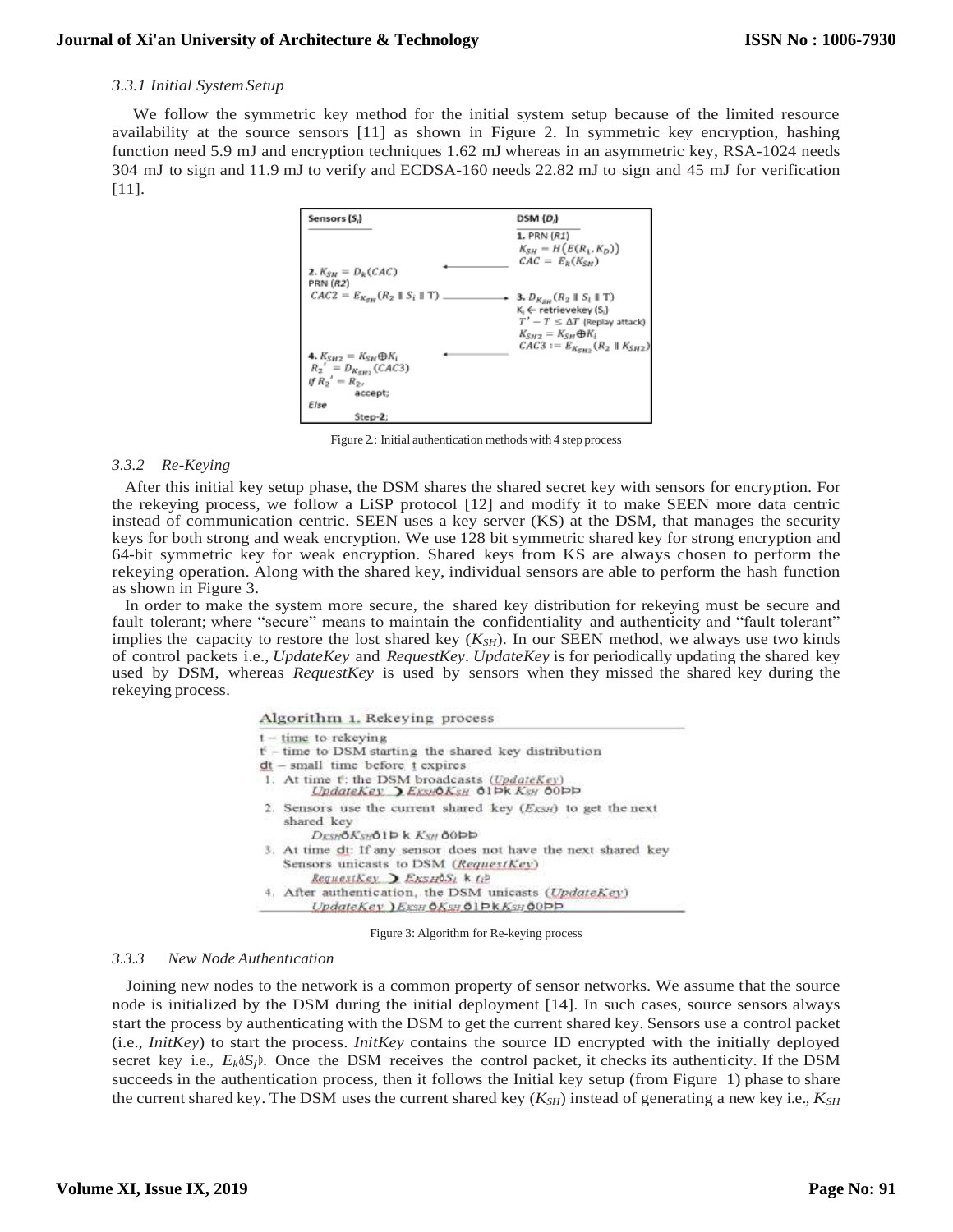<sup>¼</sup> f*<sup>H</sup>*ð*E*ð*R*1*; <sup>K</sup>D*ÞÞg. At the final stage of sharing the shared key, the DSM shares the keys along with a time stamp (*t<sub>i</sub>*) to source sensors ( $E_{KSH2}$   $\delta R_2$  k  $K_{SH2\delta 0}$ ) k  $t_i$ b). For the robust clock skew and shared information

details, the source sensor can get the information from its neighbors [12].

## *3.3.4 Reconfiguration*

The DSM will configure the shared key at the time of the next rekeying process, if (1) any of the source sensors have been compromised; (2) any of the shared keys have been revealed; (3) a source node has overtly requested the shared key; or (4) a source has joined to participate in the data stream. The actions required for the issues highlighted above are summarized as follows:

- DSM withdraws the compromised nodes closed previously. This may expose all earlier shared keys.
- DSM computes new shared keys for both strong and weak encryption and unicasts with control packets.
- DSM answers to the mentioning source with current configuration.
- DSM follows the cauthentication procedure, and if fruitful, DSM reacts to the source by introducing an InitKey control packet.

### *3.3.5 Encryption/Decryption*

The above defined process makes both shared keys  $(K_{SH}$ ð1Þ k  $K_{SH}$ ð0Þ) available at sensors. Note that KSHð1Þ\$*is always* used for strong encryption, whereas *KSH*ð0Þ *is* always used for weak encryption. Each data block generated at sensors is a combination of two different parts. The first part is for integrity checking and maintaining the confidentiality level, whereas the other part is for the source authentication  $(i.e., A<sub>D</sub>$  1/4  $E<sub>KSH</sub>$   $\delta$ 1 $\delta$   $\delta$  k  $\delta$ <sup>1</sup> $\delta$ <sub>0</sub> k T<sup>p</sup>. The authentication part is always encrypted using the strong encryption key; it contains the source ID for authentication, time stamp (T) to avoid replay attack, and a flag value 1/0;where 1 is for strong encryption of body part (highly sensitive data) or 0 for weak encryption of body part (low sensitivity data). In order to encrypt the data part of the packet, every sensor performs the XOR operation i.e., current shared keys  $K_{SH}$ ð1=0Þ with its own secret key ð $k_i$ Þ, i.e.,  $K_{SH}$ ð1Þ $\mu$ <sup>0</sup> <sup>1</sup>/4  $K_{SH}$ ð1Þ $K_i$  and  $K_{SH}$ ð $0$ þ<sup> $\int$  ¼  $K_{SH}$ ð $0$ Þ $K_l^{\int}$  then it uses the newly generated key to encrypt the data packets. Shared key</sup>  $E_{KSH(1)}$ <sup>0</sup> is always used for strong encryption, whereas shared key  $E_{KSH(0)}$ <sup>0</sup> is used for weak encryption (DATA k MAC) shown in Figure 4. The above specified data block encryption is always based on the data sensitivity level and for data integrity andconfidentiality.



Figure 4: Method to select encryption method based on the data sensitive level

#### *3.4 Mobile Sink Registration*

For a secure data exchange between CHs and mobile sinks, there is a need to register the mobile sinks with a BS as shown in Figure 5. In real-world scenarios, the mobile sinks are always on the move. As a result, the CHs get a very short amount of time to share data with authorized mobile sinks. In the proposed protocol , each b*k* generates an m*k* and some random integers, i.e., *x* and *z*. The generated m*k* and random integers are used to register a  $b_k$  with the BS and these numbers need to be generated before forwarding a registration request. The registration process is based on two hashing functions, i.e.,  $H_1$  and  $H_2$ , for mapping and secure hashing purposes, respectively  $[22]$ . The first hashing function, i.e.,  $H_1$ , is used to perform a map to point hashing operation and the second hashing function, i.e.,  $H_2$ , is used to perform one-way secure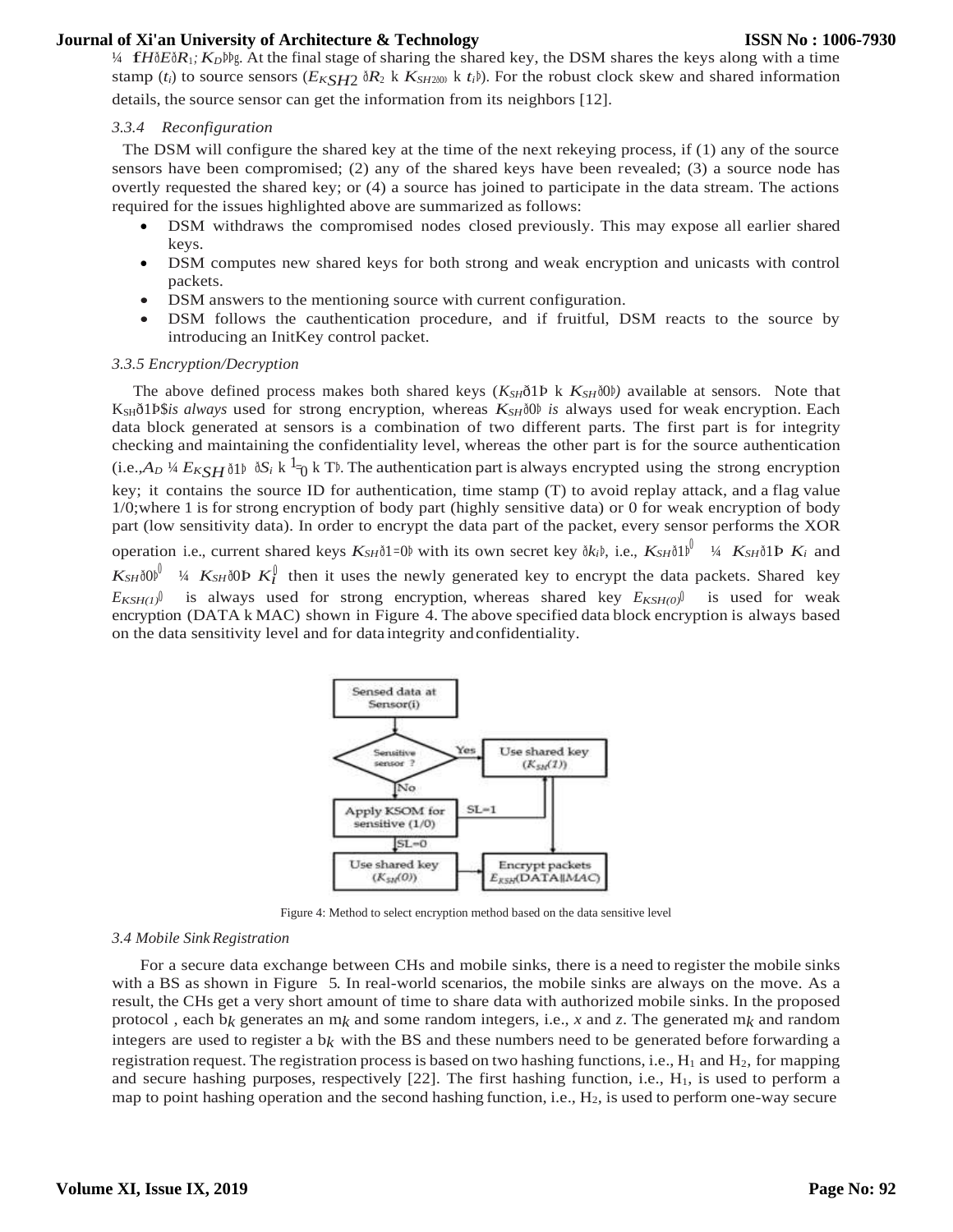hashing. For both hashing operations, the range of values is between 0 and 1.



Figure 5: Registration of mobile sink with base station

After receiving the encrypted response, the BS verifies the identity of the mobile. If the equation holds, the mobile sink is considered authentic otherwise it is considered an intruder node. After verifying the identity of a mobile sink, the BS performs three operations, 1) sharing of registration certificate and timestamp of verified mobile sink with all CHs, 2) forwarding database of elected CHs to verified mobile sinks, and 3) forwarding location information of nearby CHs to verified mobile sinks to complete the registration process.

Once the mobile sink broadcasts a request for a data collection, the nearby CHs reply back with capacity allocation requests based on their low and high priority data. The mobile sink first processes high priority data requests and assigns high capacities to the requesting CHs. Once the capacity is assigned, the CHs immediately start transmitting data. If there is any capacity left at the mobile sink, it is evenly assigned to the CHs with low priority data requests. The capacity allocation process is a continuous process and stops when no more capacity is left.

## IV. EXPERIMENT AND RESULT

In order to evaluate the security strength and efficiency of the SEEN security method under the above specified adverse situations, we experimented in multiple simulation environments. The experiment was conducted using the in- house simulators on an Intel (R) Core (TM) i5-6300 CPU @ 2.40 GHz 2.50 GHz CPU and 8 GB RAM running on Micro- soft Windows 7 Enterprise. We first verified the proposed security approach using Scyther [28]; second, we measured the performance of the approach using JCE (Java Cryptographic Environment) [29]; third, we computed the required buffer size to process our proposed approach using MatLab [30] to measure the efficiency of our method; finally, we used COOJA simulator in Contiki OS [31] to get the network performance of SEEN.

# *4.1 Security Verification*

The SEEN security protocol is simulated in the Scyther simulation environment by using the underlying Security Protocol Description Language (.spdl). Scyther is an automatic security protocol verification tool that can be used to check the correctness of the security protocols. As per the Scyther model, we defined the roles of S and D, where S is a sensing device and D is the receiver (i.e., DSM). In this scenario, S and D have all information for encryption/decryption that is initialized in the system setup and rekeying phase. In this simulation environment, S sends the encrypted data packets to D for security verification. We introduced three types of attacks. First, an attacker changes the data packet while it is in the network. In the second, an adversary steals the property of source (S) and forwards the data packets to D pretending to be S. In the third, an adversary gets the data block to analyze and tries to read the data and replay the data packets.

## *4.2 Performance Comparison*

We used JCE (Java Cryptographic Environment) to experiment on and evaluate the performance of the SEEN method. JCE is the standard extension to the Java platform that provides an implementation context for cryptographic methods. The experiment is based on the features of the JCE in 64 bit Java virtual machine version 1.6. The experiment outcomes for security verification are shown in Figure 6. We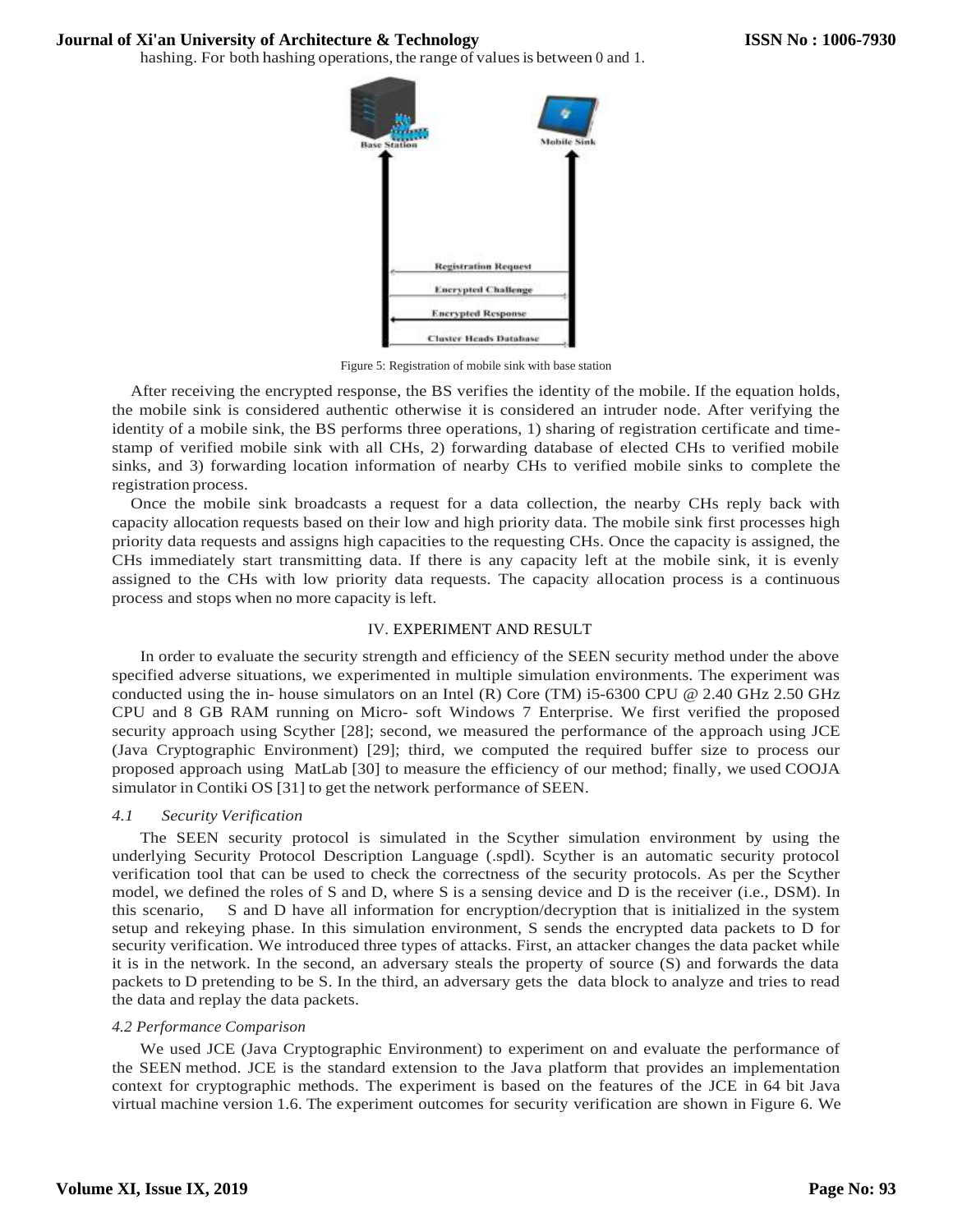compare the performance of SEEN security with advanced encryption standard (AES-128, AES-192), LSec and our previously proposed model for big sensing data streams i.e., DPBSV and DLSeF [19], [20].



Figure 6: Performance comparison SEEN method with AES-128, AES-192, LSec, DPBSV, and DLSeF

#### *4.3 Network Performance*

We tested our SEEN protocol using a COOJA simulator in Contiki OS to get the network performance (i.e., communication overhead and power consumption) [31]. We took the two most common types of sensor (i.e., Z1 and TmoteSky sensors) for network simulation. In this experiment, we checked the performance while computing and distributing the shared key. For network simulation, we took a random area to deploy 51 nodes (i.e., 50 sensors and 1 DSM) in COOJA simulation environment. We took initial battery power of an individual sensor node  $1x10<sup>6</sup>$  J, power consumption for transmission is 1.6W and power consumption for reception is 1.2 W. Apart from these, we follow the default properties of sensors. We assume that the size of each data packet is 30 bytes, nonce 23 bits, and secret key of 64/128 bits and token 4 bytes for the simulation[4].



For every connection, SEEN exchanges control packets for source/DSM authentication and shared key distributions based on the above specified packet sizes. This is an acceptable tradeoff between energy and security for the sensor node. The simulation results of Network Performance are shown in Figure 7. The Secured and Authorized SEEN protocol required extra energy for the network authentication but its difference is very low. The energy consumption by using this protocol remains the same even by increasing the network size. We simulated the scenario using 50 nodes in 10 nodes interval as shows in Figure 7.

#### V. CONCLUSION

In this paper, we have proposed a secure data collection scheme, called Secured and Authorized SEEN Protocol. It has been designed to collect multimedia data using mobile sinks in a wireless multimedia sensor network. The proposed Secured and Authorized SEEN Protocol is based on a clustering concept. A selective encryption mechanism is applied to authenticate both MSNs and CHs. Once authenticated, the MSNs forward captured data to elected CHs, and then it is the responsibility of CHs to share the collected data with nearby verified mobile sinks. The mobile sink verification involves their registration with the base station and authentication with the CHs. The simulation results have shown that our proposed Secured and Authorized SEEN Protocol performs better in terms of security verification, performance comparison and network performance when compared with other established state of the art approaches. Regarding future work, we shall use the simulation results produced in this paper as a base to perform further enhancements in our proposed Secured and Authorized SEEN Protocol to support mobile